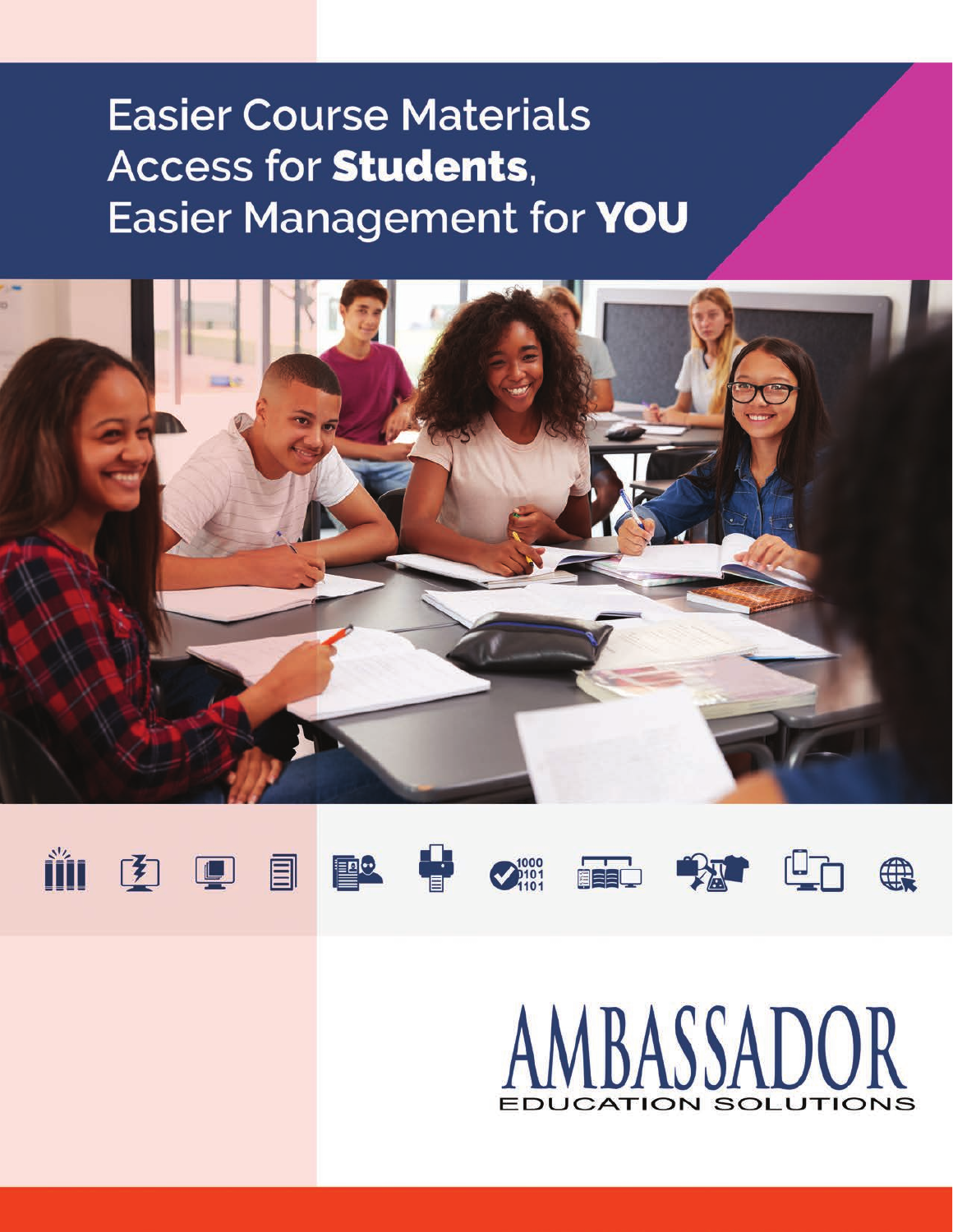## AMBASSADOR'S SOLUTIONS

From print and digital, to OER, devices and more, Ambassador knows how to efficiently and effectively manage and deliver course materials the right way, at the right price. We offer various service models to meet the objectives of each institution we serve.

ONLINE BOOKSTORE: **customized and dedicated to your school**



AMBASSADOR ALL-IN OR EQUITABLE ACCESS: **students get day-one access to their course materials**



Ambassador's Online Bookstore is optimal for institutions that currently outsource their course materials program or require students to procure and provide course materials on their own. Ambassador ensures that students are getting their course materials at the right price, when and where they need them. In most cases the school's workload is reduced to providing a booklist and minimal student data to personalize the process. Ambassador handles the rest!

Ambassador All-In or Equitable Access with EZ Opt-Out provides students with day-one access to digital content as well as multiple delivery options for print textbooks. We configure access for non-expiring, semester-based or census-based digital content and have the controls in place to ensure the school doesn't overpay. Ambassador identifies duplicate access, manages expiration dates and automatically handles returns and credits for dropped students according to publisher policies.

BULK FULFILLMENT: **streamlined ordering and distribution process**



Ambassador's Fulfillment model relieves schools of the laborious administrative burden associated with course materials, thus freeing time to focus on student achievement and outcomes. Ambassador aggregates all print course materials and delivers them in bulk. Digital materials are available through the school's preferred electronic platform. We manage all purchase orders, invoices and payments, and provide the school with one consolidated invoice.

*Our account representatives at Ambassador are really an extension of our own team. They have an intimate understanding of our operations and our goals and they believe in open and regular communication.* **""**

–Ambassador Client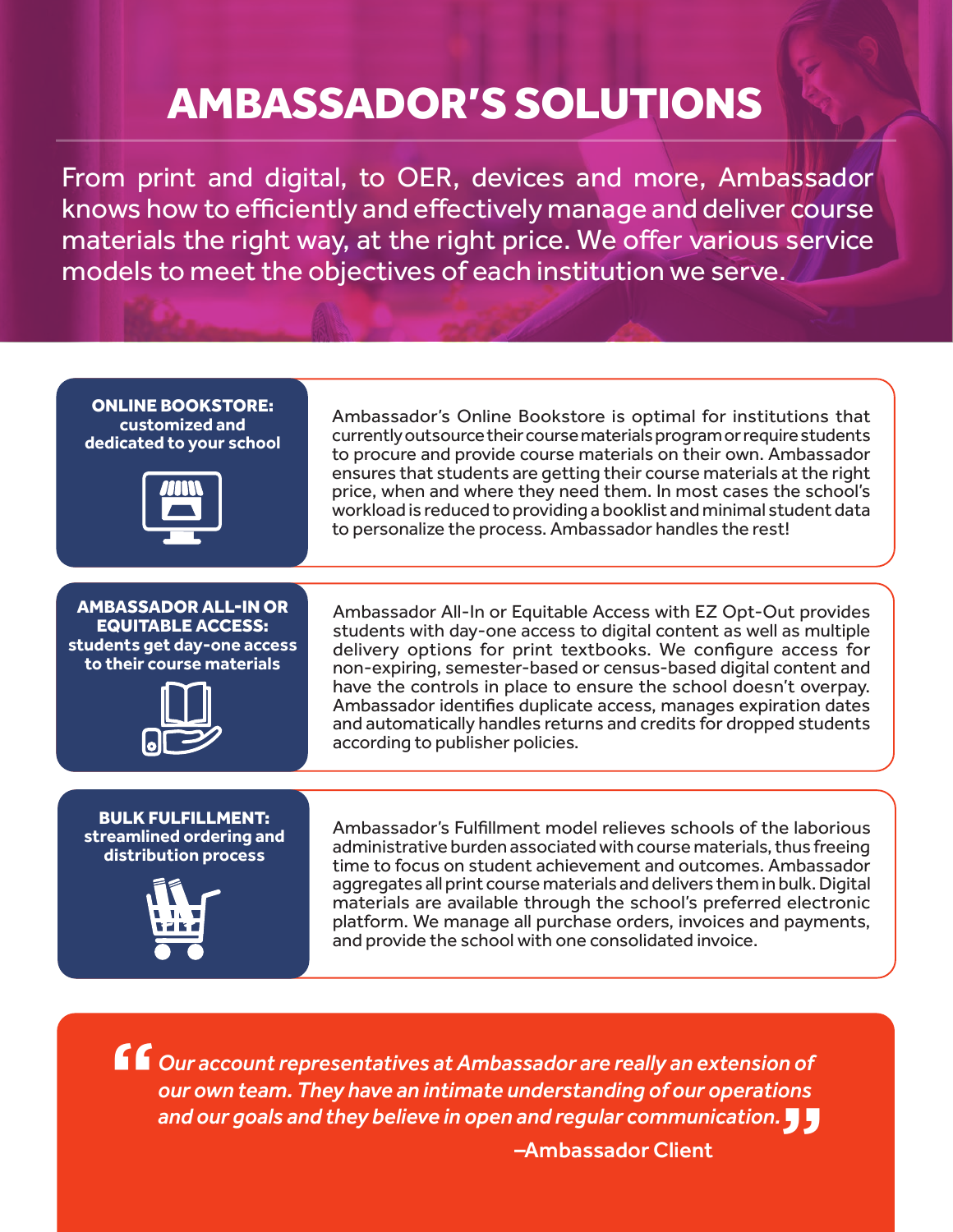### AMBASSADOR'S VALUE ADD



delivery and access with Ambassador.

### LOWER COSTS FOR SCHOOLS AND STUDENTS

Ambassador's bottom-up pricing model offers a lower markup than our competitors and your school has complete transparency into the cost of goods. We will assist your school in negotiating special discounts with publishers.

### DEDICATED FACULTY SUPPORT

Beyond providing faculty with the flexibility to leverage alternative sources and formats, Ambassador's adoption tool creates transparency around the alternative options and streamlines the booklist adoption process.

### USER-FRIENDLY INTEGRATIONS

Ambassador's technology simplifies the entire experience for parents, students and faculty. We do all of the heavy lifting so your IT team doesn't have to, and our Course Materials Platform, RODA, integrates with your on-campus enterprise systems (SIS, LMS and Financial).

### RELIABLE DELIVERY OPTIONS

Based on the service model selected, Ambassador carries dedicated inventory for each client in our distribution center, which is located next to the largest UPS shipping center in the United States. We can process and ship orders the same day!

#### EXEMPLARY CUSTOMER SERVICE

Ambassador does more than just put "a book in a box." Our long-tenured staff and dedicated warehouse space for each client ensures the highest level of customer service and reliability so students receive their materials where and when they need them.



Ambassador provides an exceptional array of school-branded student wear and apparel, all customizable with your school's colors and official logo. We also provide tools, kits, labs, devices and uniforms to supplement your offerings.

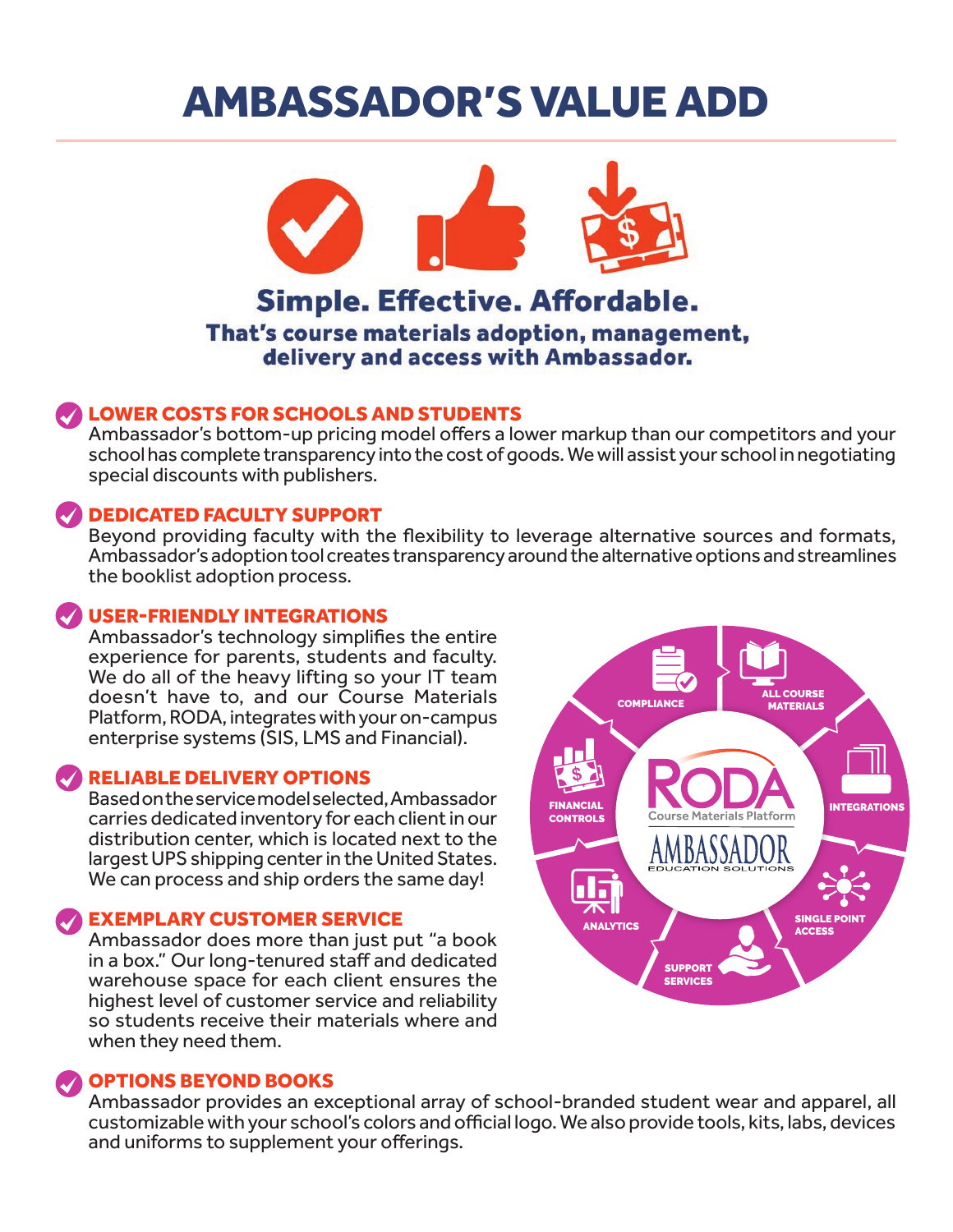# DIGITAL COURSE MATERIALS

Ambassador's experience in the delivery of digital products is unparalleled, driven by our focus and investment in technology to support access and affordability.



#### ACCESS KEY FULFILLMENT

Ambassador's experience implementing access key fulfillment processes uniquely enables us to address schools' concerns around student access codes. We support multiple digital content platforms and we have built-in proven support methods that quickly and easily address the distribution of access codes. Our "My Account" page includes a digital tab where all access keys that a student has purchased are stored so students can easily retrieve them.



#### LICENSE MANAGEMENT

Ambassador assists administration with planning the school's digital strategy, as well as helping in the selection of the platform and content. We take the burden of license management off of school IT and administrative staff, and we manage code redemption, cancellation and reconciliation.

|--|

### PROCESS MANAGEMENT

Through direct integrations, Ambassador configures access for non-expiring, semester-based and census-based digital content and ensures schools and students only pay for the appropriate duration. We identify duplicate access of the same digital content by the same student when appropriate; we manage expiration dates; and we automatically handle returns and credits for dropped students, according to publisher policies. Plus, our EZ Opt-Out functionality allows students to decline Equitable and Inclusive Access materials, including publisher direct content via LMS link or access code.



### **BENEFITS**

- **Standardized workflows for purchasing print and digital course materials**
- **Automated fulfillment, eliminating the need for students to navigate multiple platforms and create multiple accounts**
- **Single Sign-On from the student portal and LMS so students can link directly to course materials**
- **Single point integrations with all publishers, relieving the burden on your IT team**
- **Robust analytics and reporting, providing insights into student outcomes**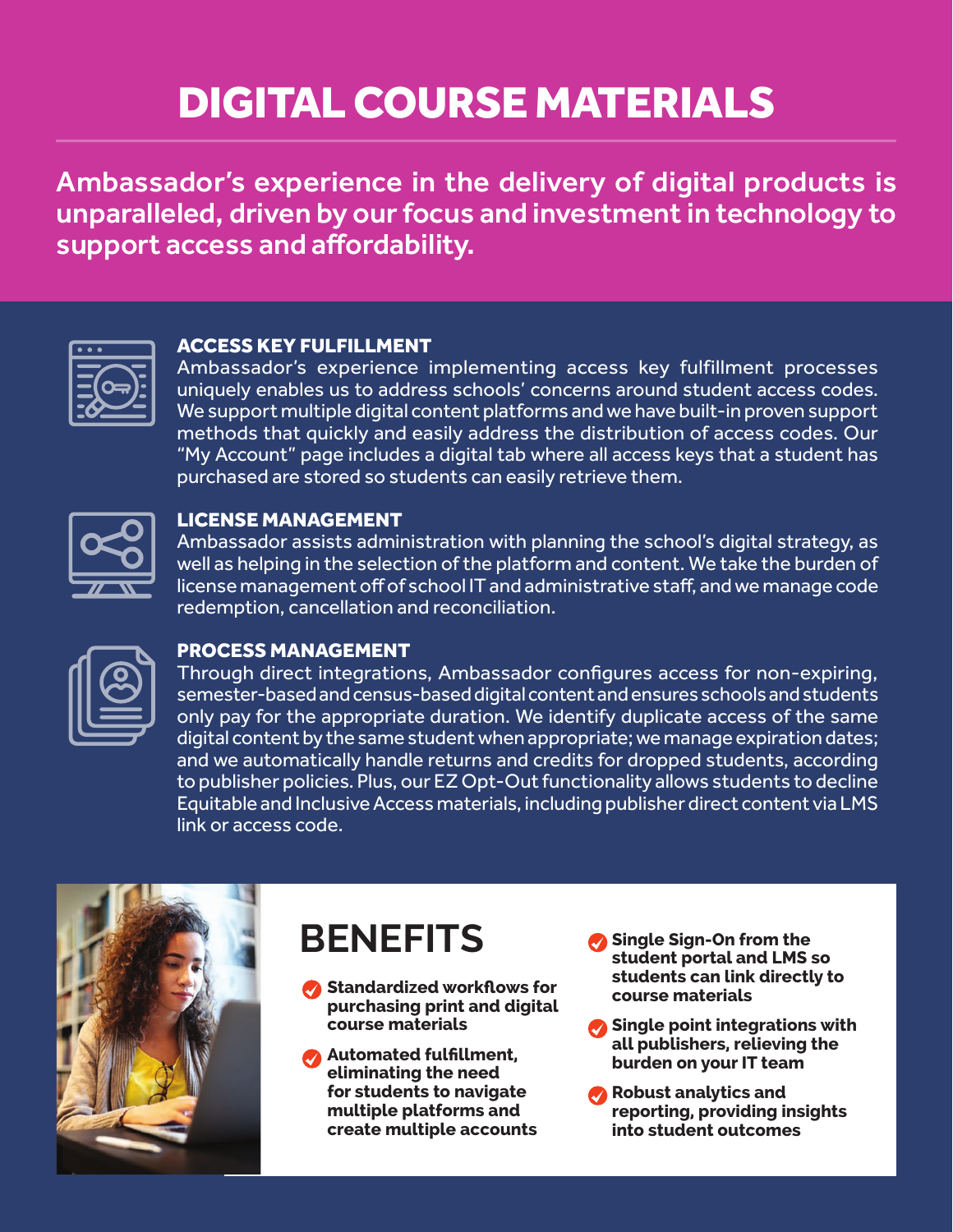# WHY PARTNER WITH AMBASSADOR?

At Ambassador, we ease the entire course materials process, we support your faculty and students, and you save time and money. We view our client relationships as partnerships, and we understand and support every stakeholder's role in the course materials lifecycle.

| <b>Students:</b> We offer affordable materials, flexible delivery options and dedicated<br>support. Together we improve the learning experience.             |
|--------------------------------------------------------------------------------------------------------------------------------------------------------------|
| <b>Faculty:</b> We help instructors find, evaluate and adopt the most relevant materials. Together we improve learning outcomes.                             |
| <b>Administrators:</b> We empower school leaders to stay in control and in compliance.<br>Together we improve accessibility, affordability and retention.    |
| <b>IT Directors:</b> We manage and maintain integrations with the school's systems.<br>Together we improve efficiencies and transparency.                    |
| <b>Publishers:</b> We provide visibility into transactions and ensure accountability and<br>correct payments. Together we improve availability and accuracy. |

#### **COLLABORATIVE**

school and campus networks 600+

### IMMEDIATE 100%

AMBASSADOR

materials received by day one of class through Ambassador All-In

### **AFFORDABLE** \$141M+

three-year savings realized by schools and students

### **ACCURATE** 99.96%

right student, right materials at the right time

### **STRATEGIC**

 $\overline{1,000+}$ 

publisher and technology partners